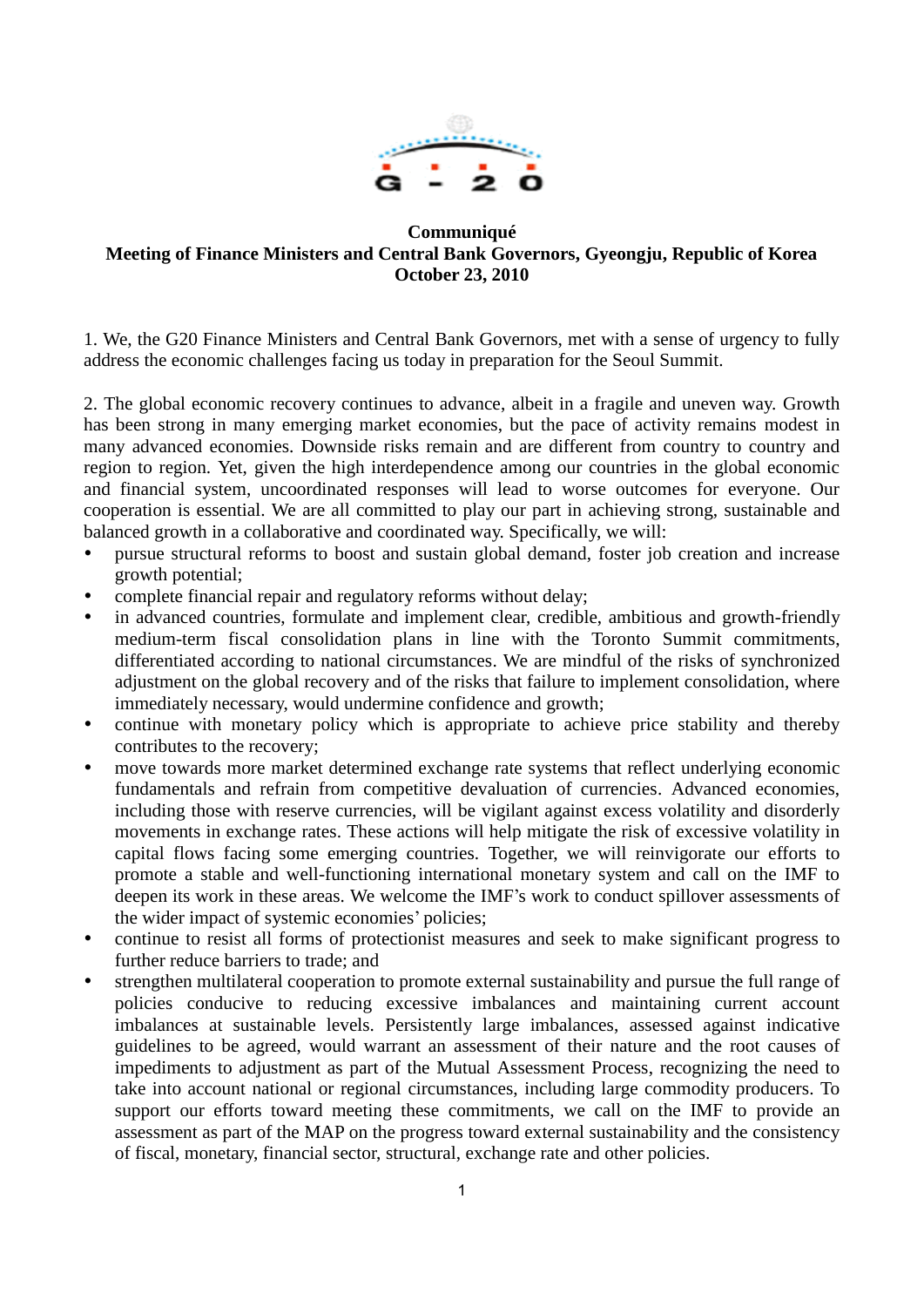3. Building on the success of the Toronto Summit, the Framework for Strong, Sustainable and Balanced Growth was refined, with the mutual assessment process carried out at country-level to tackle both short and medium term challenges. Informed by the IMF, the World Bank, the OECD, the ILO and other international organizations' analyses, the Framework provided a solid and practical platform for international cooperation to take place. In response to the tough challenges facing the global economy, we are developing a comprehensive action plan to mitigate risks and achieve our shared objectives. We will submit this action plan for consideration by our Leaders at the November 2010 Seoul Summit. Recognizing the benefits of the Framework, we agreed to recommend to Leaders that the country-led and consultative Framework process should continue beyond the Seoul Summit.

4. We have made significant strides since the adoption of the Action Plan to Implement Principles for Reform at the Washington Summit in November 2008, with support from the FSB. We are committed to take action at the national and international level to raise standards, so that our national authorities implement global standards consistently, in a way that ensures a level playing field and avoids fragmentation of markets, protectionism and regulatory arbitrage. To build a stronger global financial system, we have agreed to prioritize the following issues on the agenda for the Seoul Summit:

- Welcome and commit to fully implement within the agreed timeframe the new bank capital and liquidity framework drawn up by the Basel Committee and the Governors and Heads Of Supervision.
- Endorsement of the FSB's recommendations to increase supervisory intensity and effectiveness.
- Endorsement of the policy framework, work processes and timelines proposed by the FSB to mitigate the risks posed by Systemically Important Financial Institutions and address the 'toobig-to-fail' problems.
- Commitment to implement all aspects of the G20 financial regulation agenda, in an internationally consistent and non-discriminatory manner, including the commitments on OTC derivatives, compensation practices and accounting standards and FSB principles on reducing reliance on credit rating agencies.
- Further work on macro-prudential policy frameworks, including tools to help mitigate the impact of excessive capital flows; the reflection of the perspective of emerging market economies in financial regulatory reforms, including through increased outreach; commodity derivative markets; shadow banking; and market integrity.
- Pursue our work decisively to tackle Non-Cooperative Jurisdictions.

5. We have reached agreement on an ambitious set of proposals to reform the IMF's quota and governance that will help deliver a more effective, credible and legitimate IMF and enable the IMF to play its role in supporting the operation of the international monetary and financial system. These proposals will deliver on the objectives agreed in Pittsburgh and go even further in a number of areas. Key elements include:

- shifts in quota shares to dynamic EMDCs and to underrepresented countries of over 6%, while protecting the voting share of the poorest, which we commit to work to complete by the Annual Meetings in 2012.
- a doubling of quotas, with a corresponding roll-back of the NAB preserving relative shares, when the quota increase becomes effective.
- continuing the dynamic process aimed at enhancing the voice and representation of EMDCs, including the poorest, through a comprehensive review of the formula by January 2013 to better reflect the economic weights; and through completion of the next regular review of quotas by January 2014.